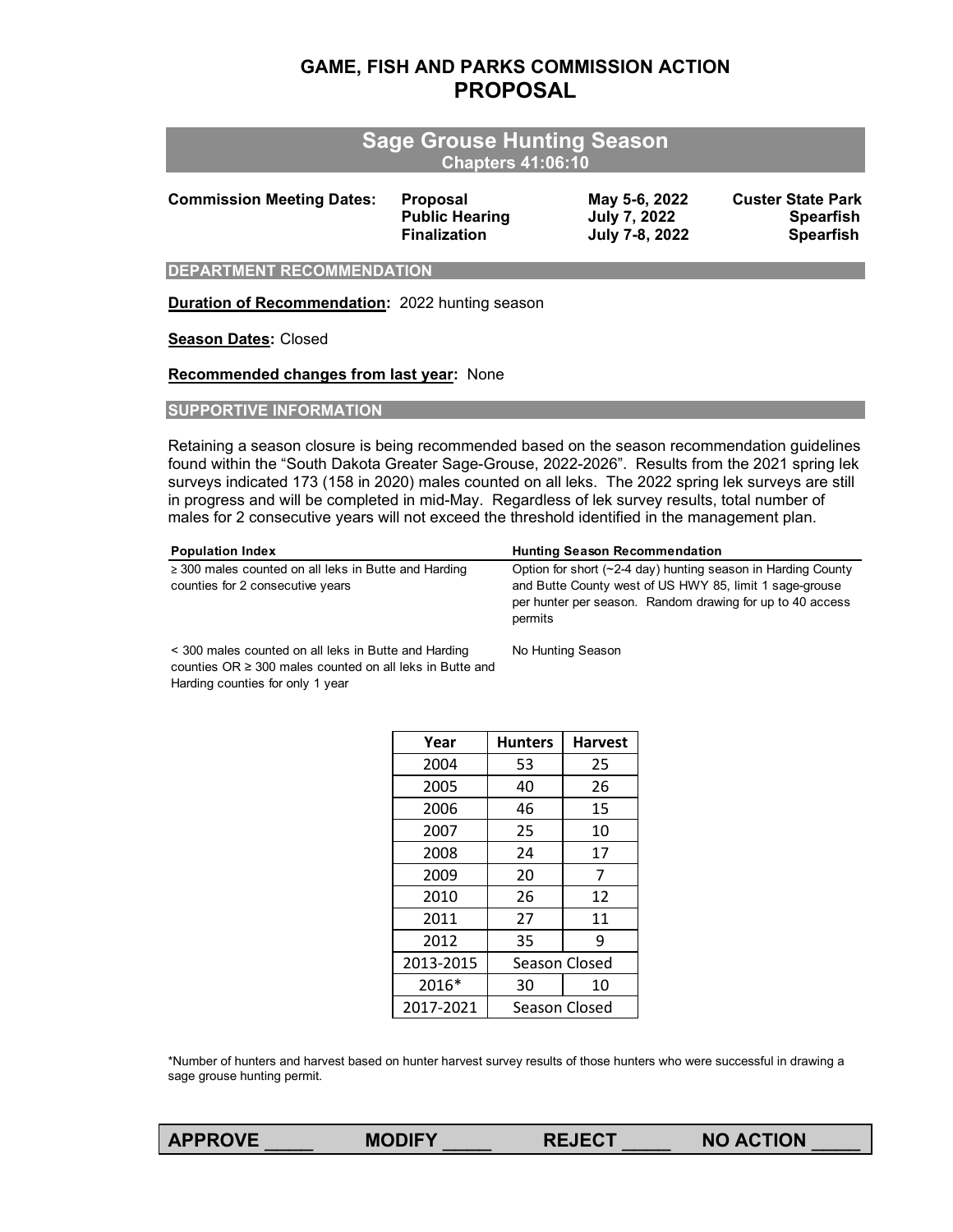





**APPROVE** \_\_\_\_ **MODIFY** \_\_\_\_ **REJECT** \_\_\_\_ **NO ACTION** \_\_\_\_